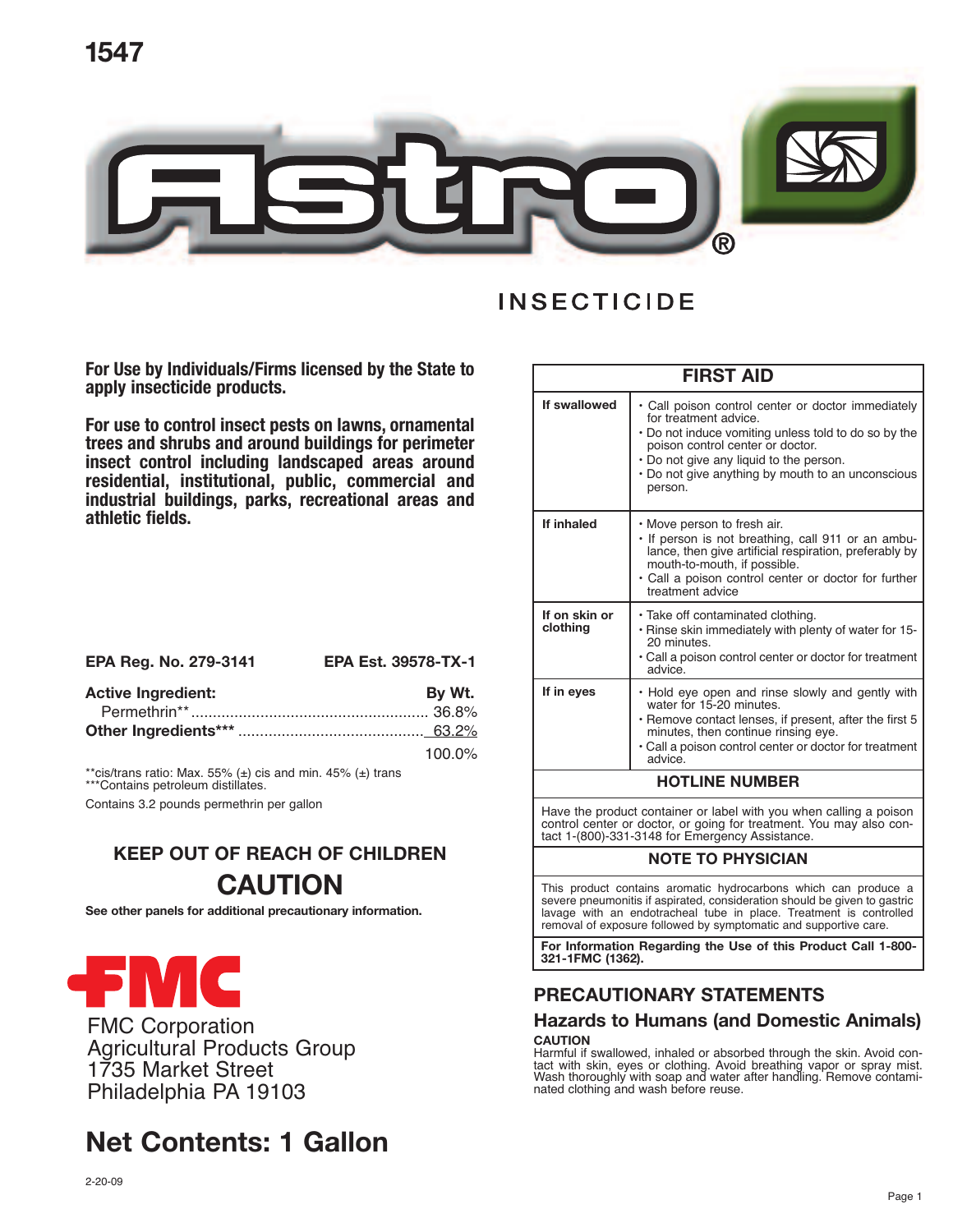## **Personal Protective Equipment**

Some materials that are chemical-resistant to this product are listed below. If you want more options, follow the instructions for category D on an EPA chemical resistance category selection chart.

Applicators and other handlers who handle this pesticide for any use<br>covered by Worker Protection Standard (CFR Part 170) -- in general,<br>only agricultural-plant uses are covered --must wear:

• Long-sleeved shirt and long pants

- Chemical-resistant gloves, such as barrier laminate or butyl rubber.
- Shoes plus socks

Follow manufacturer's instructions for cleaning/maintaining PPE. If no such instructions for washables, use detergent and hot water. Keep and wash PPE separately from other laundry.

#### **Engineering Controls Statement**

When handlers use closed systems, enclosed cabs, or aircraft in a manner<br>that meets the requirements listed in the Worker Protection Standard (WPS)<br>for agricultural pesticides [40 CFR 170.240 (d) (4-6)], the handler PPE<br>re

## **User Safety Recommendations**

Users Should:

Wash hands before eating, drinking, chewing gum, using tobacco or using the toilet.

Remove clothing immediately if pesticide gets inside. Then wash thoroughly and put on clean clothing.

#### **Environmental Hazards**

This pesticide is highly toxic to bees exposed to direct treatment or residues on crops or weeds. Do not apply this product or allow it to drift to crops or weeds on which bees are actively foraging. Additional information may be obtained from your Cooperative Extension Service.

This product is extremely toxic to fish and aquatic invertebrates. Do not apply when weather conditions favor drift from treated areas. Drift and runoff from treated areas may be hazardous to aquatic organisms in neighbori areas. To protect the environment, do not allow pesticide to enter or run off into storm drains, drainage ditches, gutters or surface waters. Applying this product in calm weather when rain is not predicted for the next 24 hours will help to ensure that wind or rain does not blow or wash pesticide o ment area. Rinsing application equipment over the treated area will help avoid run off to water bodies or drainage systems.

#### **Physical and Chemical Hazards** Do not use or store near heat or open flame.

#### **DIRECTIONS FOR USE**

It is a violation of Federal Law to use this product in a manner inconsistent with its labeling. For any requirements specific to your State or Tribe, consult the agency responsible for pesticide regulation.

Shake well before using.

Do not apply this product in a way that will contact workers or other persons, either directly or through drift. Only protected handlers may be in the area during application.

### **Agricultural Use Requirements**

Use this product only in accordance with its labeling and with the Worker Protection Standard, 40 CFR part 170. This Standard contains requirements for the protection of agricultural workers on farms, forests, nurs-<br>eries, and greenhouses, and handlers of agricultural pesticides. It con-<br>tains requirements for training, decontamination, notification, and emer-<br>g pertaining to the statements on this label about personal protective equipment (PPE) and restricted entry interval. The requirements in this box only apply to uses of this product that are covered by the Worker Protection Standard.

Do not enter or allow worker entry to treated areas during the restricted entry interval (REI) of <sup>12</sup> hours.

PPE required for early entry to treated areas that is permitted under the Worker Protection Standard and that involves contact with anything that has been treated, such as plants, soil or water, is:

Coveralls

Chemical-resistant gloves, such as barrier laminate or butyl rubber. Shoes plus socks.

### **Non-Agricultural Use Requirements**

The requirements in this box apply to uses of this product that are NOT within the scope of the Worker Protection Standards for agricultural pesticides (40 CFR Part 170). The WPS applies when this product is used to produce agricultural plants on farms, forests, nurseries and greenhouses.

Do not allow people or pets on treated surfaces until the spray has dried.

Do not touch treated surface until dry.

## **Storage and Disposal**

**Prohibitions:** Do not contaminate water, food or feed by storage or disposal.

**Storage:** Store at temperatures above 40°F (5°C)

If separation occurs during storage, and less than entire contents of container are to be used, remix by inverting and shaking the container several times until contents are homogeneous. For the 5 gal-lon U-Turn® container, grasp handle and rock container forward and backward vigorously until contents are homogeneous. For 10 gallon U-Turn container, remix with mechanical agitator by attaching a power drill with  $\frac{1}{4}$  inch chuck to agitator shaft and agitating by spinning shaft for 1 minute prior to dispensing.

If crystals have formed, warm to room temperature (70°F) (21°C) by room heating for 24–48 hours and shake occasionally until crystals dissolve and product appears uniform. Do not use external source of heat for warming container.

Keep out of reach of children and animals. Store in original containers only. Store in a cool, dry place and avoid excess heat. Carefully open containers. After partial use, replace lids and close tightly. Do<br>not put conce by storage or disposal.

# In case of spill, avoid contact, isolate area and keep out<br>animals and unprotected persons. Confine spills. Call<br>FMC:(800) 331-3148.

To confine spill: If liquid, dike surrounding area or absorb with sand, cat litter, or commercial clay or gel absorbents. If dry material, cover to prevent dispersal. Place damaged package in <sup>a</sup> holding contain- er. Identify contents.

**Pesticide Disposal:** Pesticide wastes are toxic. Improper disposal of excess pesticide, spray mixture, or rinsate is a violation of Federal Law. Wastes resulting from the use of this product may be disposed of on site or at an approved waste disposal facility. If these wastes cannot be disposed of by use according to label instructions, contact your State Pesticide or Environmental Control Agency, or the Hazardous Waste representative at the nearest EPA Regional Office for guidance.

#### **Container Disposal:**

**Metal or Plastic Container: Non-refillable container.** Do not reuse or refill this container. Triple rinse as follows: Empty the contents into application equipment or a mix tank and drain for 10 sec-<br>onds after flow begins to drip. Fill container ¼ full with water and<br>recap. Shake for 10 seconds. Pour rinsate into application equip-<br>ment or mix tank o 10 seconds after the flow begins to drip.Repeat this procedure two more times. Then offer for recycling, if available or reconditioning, if appropriate, or puncture and dispose of in a sanitary landfill.

**Returnable/Refillable Sealed Container:** Refill this container with Do not break seals. Return intact to point of purchase. Cleaning the container before final disposal is the responsibility of the person disposing of the container. Cleaning before refilling is the responsibility of the re

#### **Ornamental and Lawn Use**

**(Greenhouses, Interiorscapes and Plantscapes, Lawns, Trees and Shrubs)**

#### **General Application Instructions**

Astro may be used to control insect pests on ornamentals and lawns in landscaped areas around residential, institutional, public, commercial and industrial buildings, parks, recreational areas and athletic fields.

Astro is a 3.2 pounds per gallon formulation of the insecticide permethrin.<br>Apply Astro when insects appear or feeding is noticed. The higher rate should be used as pest populations increase. Retreatment may be necessary to achieve and/or maintain control during periods of high pest pressure. Repeat application is necessary only if there are signs of renewed insectiv

Astro may be applied by ground equipment. Use sufficient water to obtain full coverage.

To prepare <sup>a</sup> 0.5% emulsion, mix 1.6 oz. (50 ml) of Astro Insecticide in <sup>1</sup> gal- lon of water.

Do not apply more than 2.0 lb. a.i./A/year.

Astro has demonstrated excellent plant safety; however, not all cultivars have been tested. Before treating large numbers of plants of a particular cul-tivar, treat a few plants and observe prior to full scale application.

#### **Spray Drift Precautions:**

All ground application equipment must be properly maintained and calibrated using appropriate carriers.

Do not make ground applications during temperature inversions.

Do not apply by air.

Make ground applications when the wind velocity favors on target product disposition (approximately 3 to 10 mph). Do not apply when wind velocity exceeds 15 mph.<br>Do not apply by ground equipment within 25 feet of lakes, reservoirs, rivers.

Do not apply by ground equipment within 25 feet of lakes, reservoirs, rivers,<br>permanent streams, marshes or natural ponds, estuaries, and commercial<br>fish farm ponds.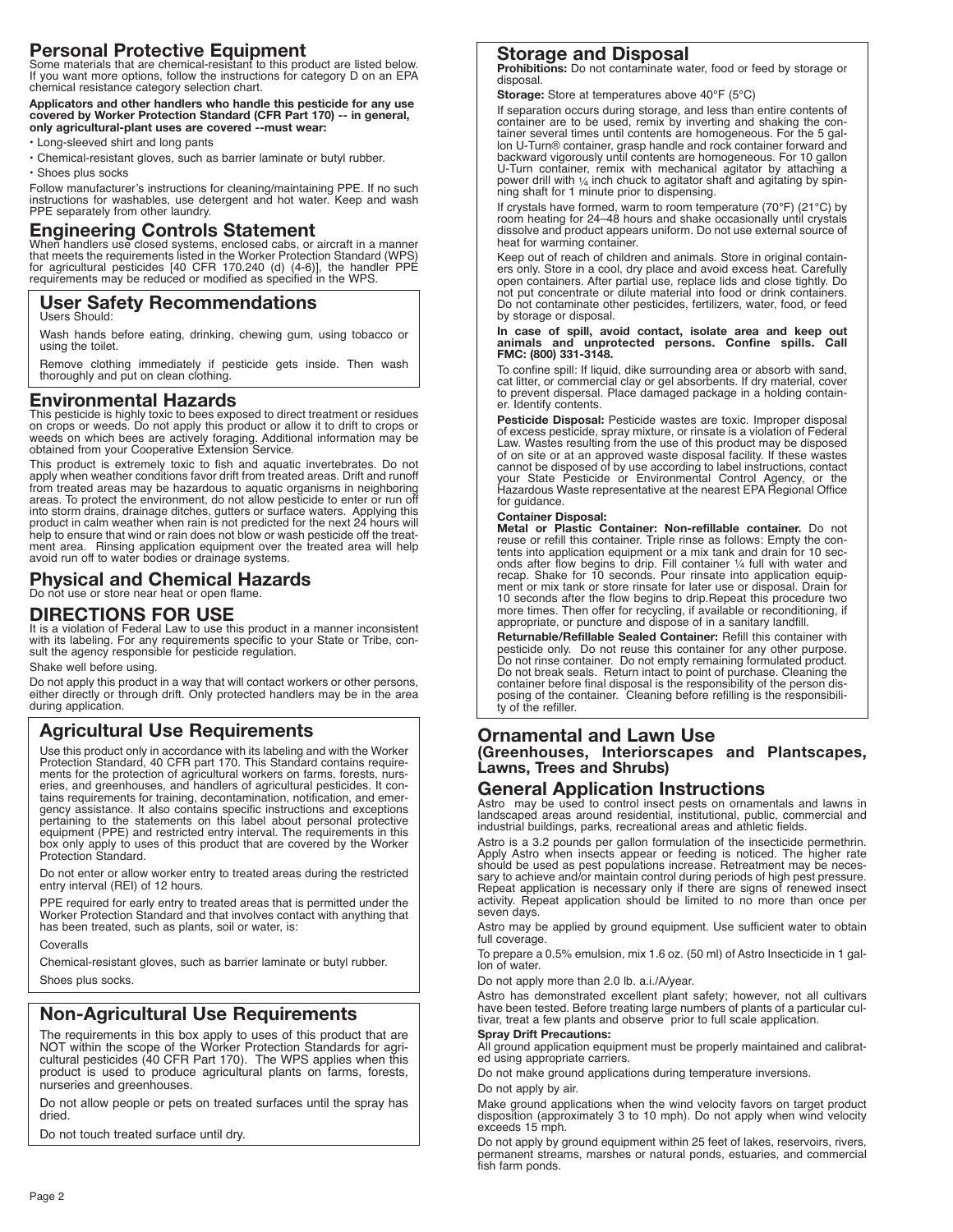**Resistance:** Some insects are known to develop resistance to products used repeatedly for control. Because the development of resistance cannot be predicted, the use of this product should conform to resistance manage-ment strategies established for the use area. Consult your local or state pest management authorities for details.

If resistance to this product develops in your area, this product, or other products with a similar mode of action, may not provide adequate control. If poor performance cannot be attributed to improper application or extreme weather conditions, a resistant strain of insect may be present. If you experience difficulty with control and suspect that resistance is a reasonable cause, immediately consult your local company representative or pest man-agement advisor for the best alternative method of control for your area.

#### **Recommended Application Rates**

| CROP                                                                                                                                                                                                                                                         | <b>PEST</b>                                                                                                                                                                                                                                                                                                                                                                                                                                                                                    | <b>RECOM-</b><br><b>MENDED</b><br>RATE             | <b>SPECIFIC</b><br><b>INSTRUCTIONS</b>                                                                                                                                                                                                                                                         |  |
|--------------------------------------------------------------------------------------------------------------------------------------------------------------------------------------------------------------------------------------------------------------|------------------------------------------------------------------------------------------------------------------------------------------------------------------------------------------------------------------------------------------------------------------------------------------------------------------------------------------------------------------------------------------------------------------------------------------------------------------------------------------------|----------------------------------------------------|------------------------------------------------------------------------------------------------------------------------------------------------------------------------------------------------------------------------------------------------------------------------------------------------|--|
| Ornamentals in<br>greenhouses and<br>interiorscapes, in<br>residential land-<br>scaped areas and<br>landscaped areas<br>around institutional,<br>public, commercial<br>and industrial build-<br>ings, parks, recre-<br>ational areas and<br>athletic fields. | Ants<br>Aphids<br>Bagworm<br>Beet Armyworm<br><b>Birch Leafminer</b><br>Cabbage Looper<br>Cankerworms<br>Citrus Thrips<br><b>Fungus Gnat</b><br>Gypsy Moth<br>Caterpillars<br>Heliothis spp<br>Japanese<br><b>Beetles</b><br>Lace Bug<br>Leaf Feeding<br>Caterpillars<br>Leafminers<br>Leafhoppers<br>Leafrollers<br>Lygus Bugs<br>Mealybugs<br><b>Pine Sawflies</b><br><b>Plant Bugs</b><br>Root Weevils<br>(Adult)<br>Tent Caterpillars<br>Webworms<br>Whiteflies<br>Zimmerman<br>Pine Moths | Broadcast<br>4 to 8<br>Fl. Oz.<br>per<br>100 Gals. | Apply sufficient vol-<br>ume of water to<br>adequately cover<br>foliage.<br>Use higher rate for<br>moderate to high<br>infestations.<br>Direct application to<br>blooms may cause<br>browning of petals.<br>Marginal leaf<br>burn may occur<br>on Salvia,<br>Dieffenbachia and<br>Pteris Fern. |  |
| Ornamental<br>Trees                                                                                                                                                                                                                                          | <b>Clearwing Moth Borers</b><br>Ash Borer, Banded<br>ash Clearwing,<br>Dogwood borer,<br>Lesser peachtree<br>borer, Lilac borer, Oak<br>borer, Peachtree<br>borer, Rhododendron<br>borer                                                                                                                                                                                                                                                                                                       | 1 to 2 gts.<br>per<br>100 Gals.                    | Apply to the lower<br>branches<br>and<br>trunks prior to adult<br>emergence.<br>Adult<br>emergence<br>varies according to<br>pest species, host<br>tree, environmental                                                                                                                         |  |
|                                                                                                                                                                                                                                                              | <b>Bark Beetles</b><br>Dendroctonus spp.,<br>Ips spp., Elm bark<br>beetles, Mountain<br>pine beetle, Pine<br>engravers,<br>Turpentine beetles,<br>Western pine beetle                                                                                                                                                                                                                                                                                                                          | 2 to 5 gts.<br>per<br>100 Gals.                    | conditions and geo-<br>graphic location.<br>Thorough coverage<br>of bark is required<br>for control.                                                                                                                                                                                           |  |
|                                                                                                                                                                                                                                                              | Coleopteran borers<br>Bronze birch borer,<br>Flatheaded apple-<br>tree borer                                                                                                                                                                                                                                                                                                                                                                                                                   | 2 to 5 qts.<br>per<br>$100$ Gals                   |                                                                                                                                                                                                                                                                                                |  |
|                                                                                                                                                                                                                                                              | For maximum residual<br>control of the above<br>listed pests                                                                                                                                                                                                                                                                                                                                                                                                                                   | 5.35 qts.<br>per<br>100 Gals.                      |                                                                                                                                                                                                                                                                                                |  |
|                                                                                                                                                                                                                                                              | Nantucket Pine<br><b>Tip Moth</b><br>Coneworms*<br>Seed Bugs*                                                                                                                                                                                                                                                                                                                                                                                                                                  | 4 to 8<br>Fl. Oz.<br>per<br>100 Gals.              | Begin application<br>when adults<br>appear.<br>Repeat applications<br>may be made on<br>5–7 day intervals<br>as needed.                                                                                                                                                                        |  |
| Lawns (around res-<br>idential, institution-<br>al, public, commer-<br>cial and industrial<br>buildings, parks,<br>recreational areas<br>and athletic fields)                                                                                                | Chinchbugs<br>Pill Bugs<br>Sod Webworm<br>(See also list of<br>pests under Pest<br>control on outside<br>surfaces and<br>around buildings)                                                                                                                                                                                                                                                                                                                                                     | 0.4 to 0.8<br>fl. oz.<br>per<br>1000 sq. ft.       | Apply using suffi-<br>cient water to pro-<br>vide adequate cov-<br>erage.                                                                                                                                                                                                                      |  |

\*To control Coneworm, Seed Bugs—Use Astro® Insecticide at the following rates: For high volume sprayers: Use 8 ounces in 100 gallons of water. Apply 5 to 10 gallons of fin-

ished spray per tree.<br>For low volume sprayers: Use 42 ounces in 100 gallons of water.<br>To control Webbing Coneworm—make first application within 1 week of female flower closure<br>or peak pollen flight.<br>To control other conewo

flower closure.

#### **Recommended Application Rates for Fruit and Nut Trees Around Residential Sites Only**

Apply the appropriate amount of Astro insecticide (see table below) in 1 gallon of water per 436 sq. ft. Astro insecticide may be diluted and applied in greater volumes of water providing that the maximum application rates listed below are not exceeded on a per acre basis. For example: when attempting to control Navel Orangeworm on almonds using an application volume of 2 gallons per 436 sq. ft, the maximum<br>legal dilution of Astro Insecticide is ½ teaspoon per 1gallon.

| <b>TREE</b>     | <b>PEST</b>                                                                                                                                                                                                                    | <b>RECOMMEND-</b><br>FD.<br><b>RATE</b>                                                                                                                                                                                                             | <b>CROP</b>                                                                                                                                                                  |  |
|-----------------|--------------------------------------------------------------------------------------------------------------------------------------------------------------------------------------------------------------------------------|-----------------------------------------------------------------------------------------------------------------------------------------------------------------------------------------------------------------------------------------------------|------------------------------------------------------------------------------------------------------------------------------------------------------------------------------|--|
| Almond          | Navel Orangeworm<br>Peach Twig Borer                                                                                                                                                                                           | Do not harvest nuts within 7<br>$\frac{1}{2}$ to 1 tsp.<br>days after application. Do not<br>per 1 gal/436<br>apply more than 2 tsp. per 436<br>sq. ft.<br>sq. ft. during hull split. Do not<br>apply more than 5 tsp. per 436<br>sq. ft. per year. |                                                                                                                                                                              |  |
| Apples          | Green Fruitworm<br><b>Oblique Banded</b><br>Leafroller<br>Plum Curculio<br><b>Redbanded Leafroller</b><br>Rosy Apple Aphid<br>Spotted Tentiform<br>Leafminer<br><b>Tarnished Plant Bug</b><br><b>White Apple</b><br>Leafhopper | $\frac{1}{4}$ to $\frac{1}{2}$ tsp<br>per 1 gal/436<br>sq. ft.                                                                                                                                                                                      | Do not apply more than $1\%$<br>tsp. per 436 sq. ft. per year.                                                                                                               |  |
| Cherries        | Green Fruitworm<br>Lesser Peachtree Borer<br>Plum Curculio<br><b>Redbanded Leafroller</b><br>Rose Chafer<br><b>Tarnished Plant Bug</b>                                                                                         | $\frac{1}{4}$ to $\frac{1}{2}$ tsp<br>per 1 gal/436<br>sq. ft.                                                                                                                                                                                      | Do not harvest fruit within 3<br>days after application. Do not<br>make more than 4 applica-<br>tions per year. Do not make<br>more than 3 applications after<br>petal fall. |  |
| <b>Filberts</b> | <b>Filbertworm</b><br><b>Oblique Banded</b><br>Leafroller                                                                                                                                                                      | $\frac{1}{2}$ to 1 tsp.<br>per 1 gal/436<br>sq. ft.                                                                                                                                                                                                 | Do not harvest nuts within 14<br>days after application. Do not<br>apply more than 4 tsp. per<br>436 sq. ft. per year.                                                       |  |
| Peaches         | Green Fruitworm<br>Lesser Peachtree Borer<br>Oriental Fruit Moth<br>Peach Twig Borer<br>Plum Curculio<br>Rose Chafer<br><b>Tarnished Plant Bug</b>                                                                             | $\frac{1}{4}$ to $\frac{3}{4}$ tsp<br>per 1 gal/436<br>sq. ft.                                                                                                                                                                                      | Do not harvest fruit within<br>14days after application. Do<br>not apply more than 3% tsp.<br>per 436 sq. ft. per year                                                       |  |
| Pears           | Pear Psylla                                                                                                                                                                                                                    | $\frac{1}{2}$ to 1 tsp.<br>per 1 gal/436<br>sq. ft.                                                                                                                                                                                                 | Apply only during dormant<br>through delayed dormant<br>growth periods. Do not apply<br>more than 2 tsp. per 436 sq.<br>ft. per year.                                        |  |
| Pistachios      | <b>Leaffooted Bugs</b><br>Navel Orangeworm<br>Peach Twig Borer<br><b>Plant Bugs</b><br>Stinkbugs                                                                                                                               | $\frac{1}{2}$ to 1 tsp.<br>per 1 gal/436<br>sq. ft.                                                                                                                                                                                                 | Nuts may be harvested on the<br>day of application. Do not<br>apply more than 2 tsp. per<br>436 sq. ft. per year. Do not<br>apply after 10 percent hull<br>split.            |  |

1fl. oz. <sup>=</sup> <sup>2</sup> tablespoons <sup>=</sup> <sup>6</sup> teaspoons. Do not use household utensils to measure Astro Insecticide.

**Astro insecticide is not for use on commercial fruit and nut trees.**